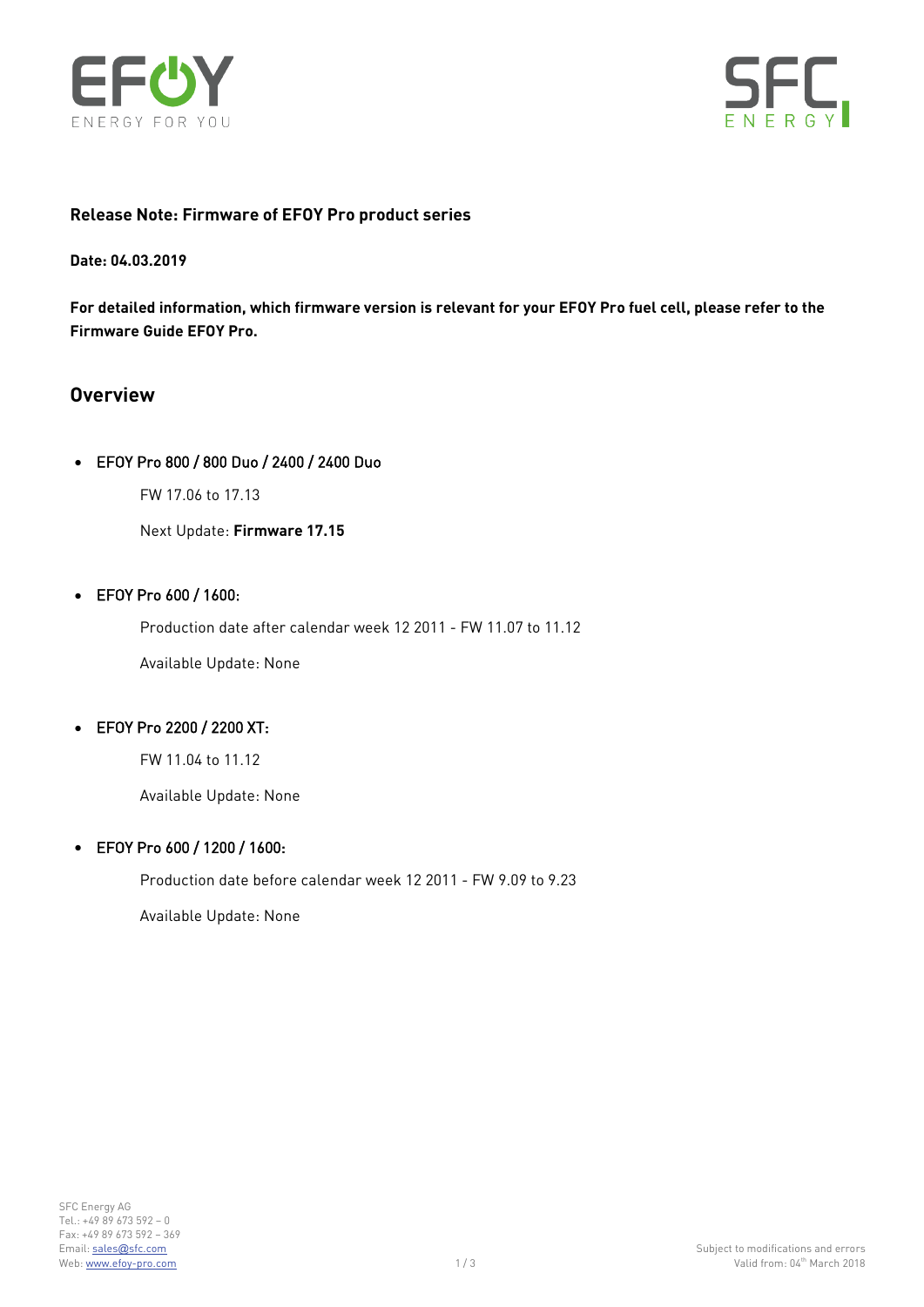



| Date,          | 17.xx Firmware Version                                                                                            |                   |                    |               |
|----------------|-------------------------------------------------------------------------------------------------------------------|-------------------|--------------------|---------------|
| serial.-nr.    |                                                                                                                   | update required   | update recommended | not necessary |
| Week 09, 2019  | 17.15                                                                                                             |                   | $\sqrt{}$          |               |
| Ser.-nr. 45814 | - Improved internal failure management Error "No connection"                                                      |                   |                    |               |
|                | - Improved internal failure management Error 84                                                                   |                   |                    |               |
|                | - Slight adjustment frost protection mode                                                                         |                   |                    |               |
| Week 12, 2018  | 17.13                                                                                                             |                   | V                  |               |
| Ser.-nr. 43248 | - Adjustment charge cycle monitor (Aut / Man / Ext instead of 1 / 2 / 3)                                          |                   |                    |               |
|                | - SIO command update:                                                                                             |                   |                    |               |
|                | - Values for fill level of each cartridge and the sum of all cartridges (values in<br>"SYSTEM" command available) |                   |                    |               |
|                | - "?" command reply now includes LOG and SYSTEM                                                                   |                   |                    |               |
|                | - MODBUS register update:                                                                                         |                   |                    |               |
|                | - Registers for fill level of each cartridge and the sum of all cartridges                                        |                   |                    |               |
|                | - Improved internal failure management Error 71                                                                   |                   |                    |               |
| Week 48, 2017  | 17.12                                                                                                             |                   | $\sqrt{}$          |               |
| ser.-nr. 42212 | - New function: Charge cycle monitor                                                                              |                   |                    |               |
|                | - Controls the charge cycle duration and warns if the cycles are too short.                                       |                   |                    |               |
|                | Short cycles can be caused by a too small, too old or defective battery.                                          |                   |                    |               |
|                | - New symbol: If MODBUS RTU was selected as communication protocol, an "M"-icon                                   |                   |                    |               |
|                | appears on the info screen                                                                                        |                   |                    |               |
|                | - Implementation of the MT60 tank as fuel cartridge option                                                        |                   |                    |               |
|                | - Implementation of the EFOY GO! as battery type option                                                           |                   |                    |               |
|                | - Bug fixing for Cluster Controller operation                                                                     |                   |                    |               |
|                | 17.11                                                                                                             | Use               |                    |               |
|                | Firmware has been withdrawn                                                                                       | Firmware<br>17.12 |                    |               |
|                |                                                                                                                   |                   |                    |               |
|                |                                                                                                                   |                   | instead of         |               |
|                |                                                                                                                   | Firmware<br>17.11 |                    |               |
| week 06, 2017  | 17.10                                                                                                             |                   |                    |               |
| ser.-nr. 40207 | - Adjustment on update via Modbus regarding baud rate and parity. On request                                      |                   |                    |               |
|                | - MODBUS register update:                                                                                         |                   |                    |               |
|                | - All registers for SFC commands now available.                                                                   |                   |                    |               |
|                | - Help for MODBUS command implemented                                                                             |                   |                    |               |
|                | - Removed voltage 0.2 V step up after 2 weeks                                                                     |                   |                    |               |
| week 08, 2016  | 17.09                                                                                                             |                   | $\sqrt{}$          |               |
| ser.-nr. 37801 | - New communication protocol: MODBUS RTU                                                                          |                   |                    |               |
|                | - Extended adjustable parameters for min. switch-off current.                                                     |                   |                    |               |
|                | Minimal switch off-current set to 2 A (12 V) and 1 A (24 V). Only for EFOY Pro 2400 /                             |                   |                    |               |
|                | 2400 Duo lead battery settings. No changes on factory settings.                                                   |                   |                    |               |
|                | - Improved internal failure management.                                                                           |                   |                    |               |
|                | - Hybrid mode on display.                                                                                         |                   |                    |               |